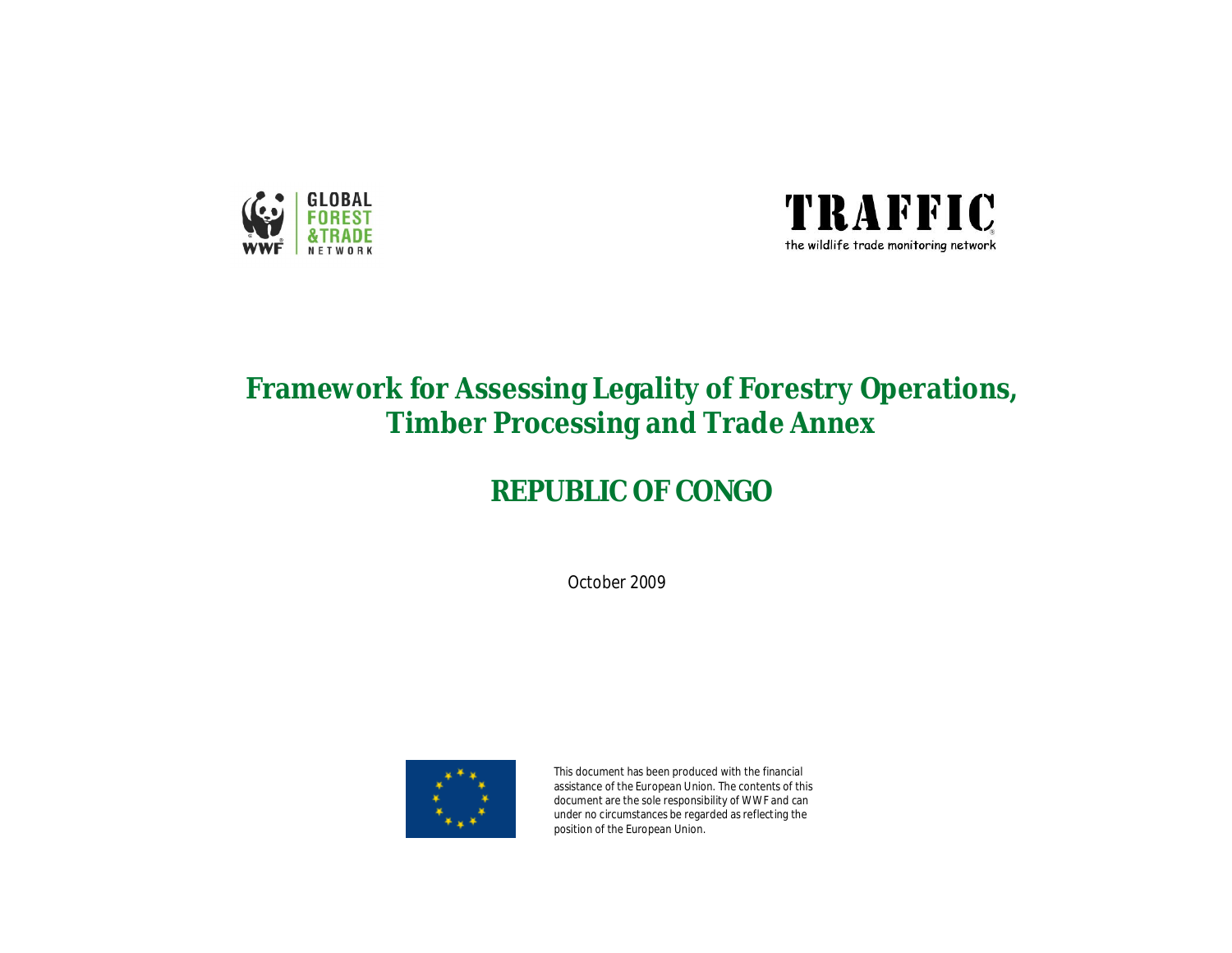### **Disclaimer**

The designations of geographical entities in this publication, and the presentation of the material, do not imply the expression of any opinion whatsoever on the part of WWF, TRAFFIC or its supporting organizations concerning the legal status of any country, territory, or area, or of its authorities, or concerning the delimitation of its frontiers or boundaries.

The views of the authors expressed in this publication do not necessarily reflect those of the TRAFFIC network, WWF or IUCN.

The TRAFFIC symbol copyright and Registered Trademark ownership is held by WWF. TRAFFIC, a strategic alliance of WWF and IUCN, the International Union for the Conservation of Nature, is the world's leading wildlife trade monitoring organization and works to ensure that trade in wild plants and animals is not a threat to the conservation of nature. GFTN is WWF's initiative to eliminate illegal logging and transform the global marketplace into a force for saving the world's valuable and threatened rainforests.

### **Acknowledgements**

The Global Forest & Trade Network and TRAFFIC gratefully acknowledge the financial support of the European Commission Programme on Environment in Developing Countries and Programme on Tropical Forests and other Forests in Developing Countries, in developing this report.

This document was a collective effort by a number of individuals from TRAFFIC and WWF, and consultants. Members of the TRAFFIC staff that actively worked on the development of this report are: Nouhou Ndam (TRAFFIC Central Africa), supported by Stéphane Ringuet, Germain Ngandjui, Louisa Richmond-Coggan (TRAFFIC Central Africa); Alexandre Affre (TRAFFIC Europe) who coordinated the work in Africa; Julie Gray, Richard Thomas, Sabri Zain, Roland Melisch, Teresa Mulliken and Steve Broad (TRAFFIC International). Members of the WWF staff that actively worked this report include: Elie Hakizumwami, and Abraham Baffoe (WWF Cameroon); George White, Darius Sarshar, Ian Gray, Hisayo Fujikawa and Deidre Zoll (WWF/GFTN) and Rod Taylor (WWF International). WWF/TRAFFIC would also like to thank the contribution of consultant Hugh Blackett for reviewing the report for harmonisation and potential ease of conducting field audits.

The overall co-ordination of the study was provided by Chen Hin Keong.

© TRAFFIC © WWF.

® "GFTN", "WWF", and "Panda" are WWF Registered Trademarks.

Published October 2009 by WWF – World Wide Fund For Nature (also known as World Wildlife Fund). Any reproduction in full or in part of this publication must mention the title and credit the above-mentioned publisher as the copyright owner. © 2009 WWF International. All rights reserved.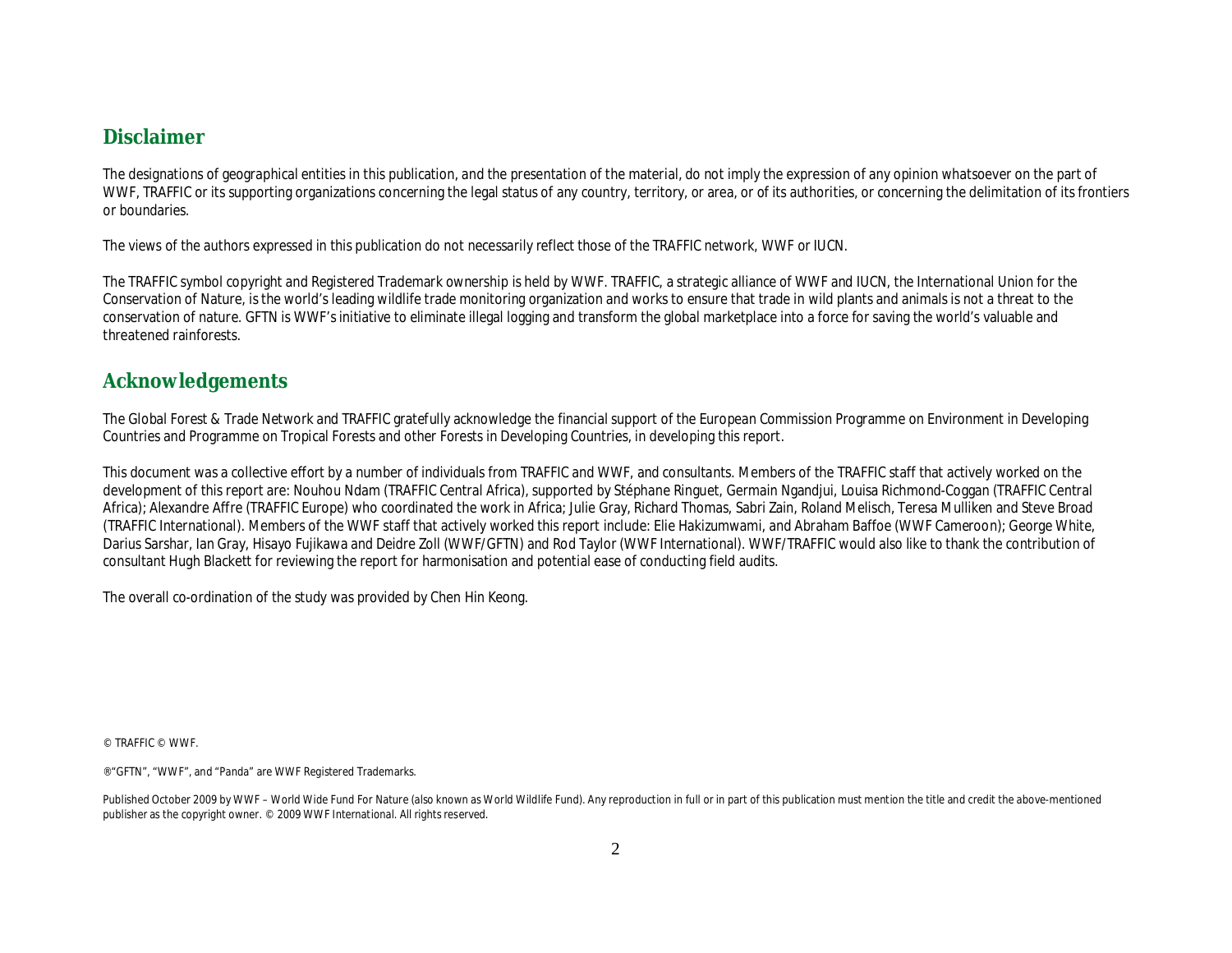## **Framework for Assessing Legality of Forestry Operations, Timber Processing and TradeǦPrinciples, Criteria and Indicators for Republic of Congo**

| <b>Indicator</b>      |                                                                                                                                                                                           | Guidance note/verifier                                                                                                                                                                                                                                                                                                                                                                                                                                                                                         |
|-----------------------|-------------------------------------------------------------------------------------------------------------------------------------------------------------------------------------------|----------------------------------------------------------------------------------------------------------------------------------------------------------------------------------------------------------------------------------------------------------------------------------------------------------------------------------------------------------------------------------------------------------------------------------------------------------------------------------------------------------------|
| <b>PRINCIPLE 1:</b>   | <b>ACCESS, USE RIGHTS AND TENURE</b>                                                                                                                                                      |                                                                                                                                                                                                                                                                                                                                                                                                                                                                                                                |
| <b>Criterion 1.1:</b> | The company is legally registered with the relevant administrative authorities                                                                                                            |                                                                                                                                                                                                                                                                                                                                                                                                                                                                                                                |
| Indicator 1.1.1:      | Registration with the economic, social and<br>forestry authorities                                                                                                                        | Verify that the company is in possession of the following documents:<br>Trade registry<br>$\bullet$<br>Bank guarantees<br>Valid licence<br>Certificates of registration with the National Centre of Statistics and<br><b>Economic Affairs</b><br>Certificate of tax morality<br>$\bullet$<br>Registration with the National Office of Social Security.<br>Receipts for payments of employer's social contributions<br>Official agreement to operate from the forestry profession<br>Professional identity card |
|                       |                                                                                                                                                                                           | <b>Legal references:</b><br>• Decree 2002-437, of 31st December 2002 fixing the conditions pertaining to<br>the management and use of the forest (Article 157). Undoubtedly, other texts<br>of reference exist. Auditors will have to contact the other relevant<br>administrations (Including the Ministries in Charge of Justice, Interior and<br>Commerce), for any other provisions.                                                                                                                       |
| <b>Criterion 1.2:</b> | Use, access and tenure rights applications are subject to stated pre-conditions within the laws and regulations                                                                           |                                                                                                                                                                                                                                                                                                                                                                                                                                                                                                                |
| Indicator 1.2.1:      | All the steps required to obtain a licence to<br>operate have been scrupulously respected by<br>the company within the set time limits<br>provided for in the laws and regulations of the | Verify that the company is operating in respect the allocation procedures of the<br>Ministry in charge of Forestry by reviewing the following documents:<br>Statement from the special committee set by the Minister in charge of<br>Forestry for the allocation of forestry titles                                                                                                                                                                                                                            |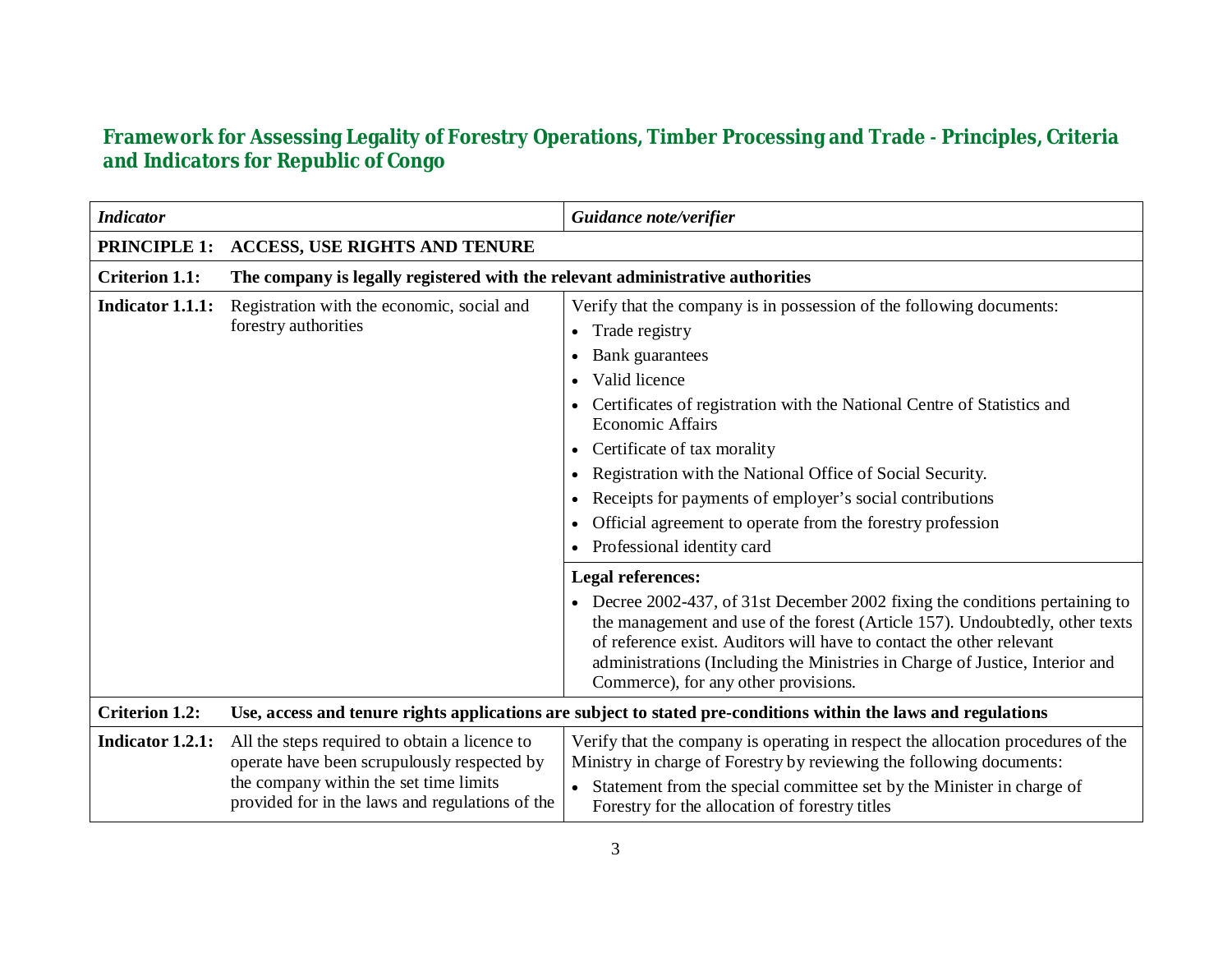|                       | country                                                                                                                                       | Notice Letter<br>$\bullet$                                                                                                                                                                                                                                                                                                                                                                                                                                                                                                |
|-----------------------|-----------------------------------------------------------------------------------------------------------------------------------------------|---------------------------------------------------------------------------------------------------------------------------------------------------------------------------------------------------------------------------------------------------------------------------------------------------------------------------------------------------------------------------------------------------------------------------------------------------------------------------------------------------------------------------|
|                       |                                                                                                                                               | • Forestry operation title.                                                                                                                                                                                                                                                                                                                                                                                                                                                                                               |
|                       |                                                                                                                                               | Note: in the Republic of Congo eligible candidates for allocation of forest<br>concessions must make an application to be reviewed by a forest committee.<br>The allocation of concessions is done following an invitation to tender.                                                                                                                                                                                                                                                                                     |
|                       |                                                                                                                                               | <b>Legal references</b>                                                                                                                                                                                                                                                                                                                                                                                                                                                                                                   |
|                       |                                                                                                                                               | • Decree No. 2002-437 of 31st December 2002 fixing the conditions<br>pertaining to the management and use of the forest, Articles 162 to 166                                                                                                                                                                                                                                                                                                                                                                              |
| Indicator 1.2.2:      | The company has paid all the costs pertaining                                                                                                 | Verify that a company can provide evidence of a bank deposit.                                                                                                                                                                                                                                                                                                                                                                                                                                                             |
|                       | to each step of the licensing process                                                                                                         | Note: when a forestry operation title is granted a company is required to make a<br>financial deposit.                                                                                                                                                                                                                                                                                                                                                                                                                    |
|                       |                                                                                                                                               | <b>Legal reference</b>                                                                                                                                                                                                                                                                                                                                                                                                                                                                                                    |
|                       |                                                                                                                                               | • Decree No. 2002-437 of 31st December 2002 fixing the conditions<br>pertaining to the management and use of the forest, Article 166                                                                                                                                                                                                                                                                                                                                                                                      |
| Indicator 1.2.3:      | Companies must inform all parties involved<br>in the management of forest on the allocation<br>of their forestry titles in the concerned area | In the Republic of Congo, the information to the public is closely linked to the<br>tender procedure for the allocation of forestry operation titles. Calls for tender<br>are published at the national and local levels and results are communicated at<br>both levels. Each proponent is subject to a morality (moral standards)<br>investigation. Any potential opposition to the allocations must be notified in<br>writing. During the audit, the whole procedure should be reviewed. The<br>auditors should review: |
|                       |                                                                                                                                               | The moral in investigation report                                                                                                                                                                                                                                                                                                                                                                                                                                                                                         |
|                       |                                                                                                                                               | The minutes of the information meetings organised by the<br>concessionaires in villages within its area of operation                                                                                                                                                                                                                                                                                                                                                                                                      |
|                       |                                                                                                                                               | <b>Legal reference</b>                                                                                                                                                                                                                                                                                                                                                                                                                                                                                                    |
|                       |                                                                                                                                               | • Decree No. 2002-437 of 31st December 2002 fixing the conditions<br>pertaining to the management and use of the forest, Articles 157 to 167                                                                                                                                                                                                                                                                                                                                                                              |
| <b>Criterion 1.3:</b> | regulations                                                                                                                                   | Clear evidence of forest and/or land use, access and tenure rights shall be demonstrated in accordance with laws and                                                                                                                                                                                                                                                                                                                                                                                                      |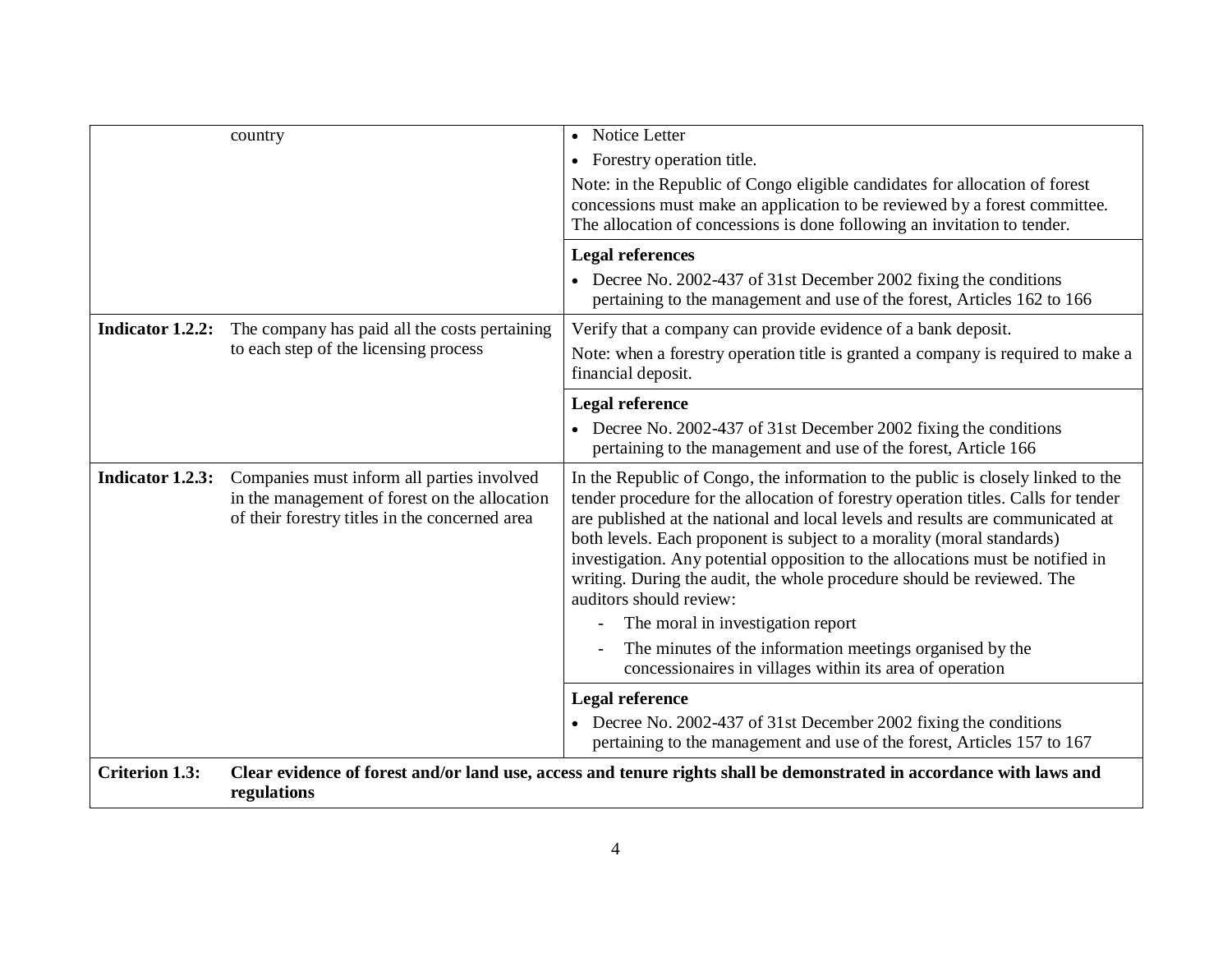|                         | <b>Indicator 1.3.1:</b> The company holds a licence for annual<br>harvest from the forestry administration (and            | Verify that the company holds a valid harvesting licence supported by the<br>following information:                                                                                                                                                                                                                                                      |
|-------------------------|----------------------------------------------------------------------------------------------------------------------------|----------------------------------------------------------------------------------------------------------------------------------------------------------------------------------------------------------------------------------------------------------------------------------------------------------------------------------------------------------|
|                         | other permits from the local economic                                                                                      | • Results of a tree inventory marked on a $1/20000$ map                                                                                                                                                                                                                                                                                                  |
|                         | authorities on a regular basis)                                                                                            | A 1/50 000 map showing details of the access roads<br>$\bullet$                                                                                                                                                                                                                                                                                          |
|                         |                                                                                                                            | Evidence of payment of taxes and other charges                                                                                                                                                                                                                                                                                                           |
|                         |                                                                                                                            | Working site books<br>٠                                                                                                                                                                                                                                                                                                                                  |
|                         |                                                                                                                            | Activity report for the first eight months of the current year                                                                                                                                                                                                                                                                                           |
|                         |                                                                                                                            | Note: in order to obtain an annual cutting licence a company managing a forest<br>concession must provide the above documents and apply before the 31st<br>October of the previous year.                                                                                                                                                                 |
|                         |                                                                                                                            | <b>Legal reference</b>                                                                                                                                                                                                                                                                                                                                   |
|                         |                                                                                                                            | • Decree No. 2002-437 of 31st December 2002 fixing the conditions<br>pertaining to the management and use of the forest, Article 71                                                                                                                                                                                                                      |
| Indicator 1.3.2:        | The other permits from the local economic                                                                                  | The company must provide its permits and its up to date trader's licence.                                                                                                                                                                                                                                                                                |
|                         | authorities on a regular basis are valid                                                                                   | <b>Legal reference</b>                                                                                                                                                                                                                                                                                                                                   |
|                         |                                                                                                                            | Decree No. 2002-437 of 31st December 2002 fixing the conditions<br>pertaining to the management and use of the forest, Article 71                                                                                                                                                                                                                        |
|                         | PRINCIPLE 2: HARVESTING REGULATIONS                                                                                        |                                                                                                                                                                                                                                                                                                                                                          |
| <b>Criterion 2.1:</b>   | by relevant authority                                                                                                      | Forest Management Plan in accordance with the government policies, guidelines and regulatory requirements, approved                                                                                                                                                                                                                                      |
| <b>Indicator 2.1.1:</b> | Preliminary studies have been conducted<br>according to the rules and standards<br>prescribed by the forest administration | A documentation review will be undertaken to ensure that the reports of the<br>various studies (forest inventories, socio-economic study) exist and have been<br>approved by the forest administration. The most important documents include:<br>A socio-economic study report<br>A forest inventory report<br>An environmental impact assessment report |
|                         |                                                                                                                            |                                                                                                                                                                                                                                                                                                                                                          |
|                         |                                                                                                                            |                                                                                                                                                                                                                                                                                                                                                          |
|                         |                                                                                                                            | <b>Legal reference</b><br>• Decree No. 2002-437 of 31st December 2002, Articles 24 to 30.                                                                                                                                                                                                                                                                |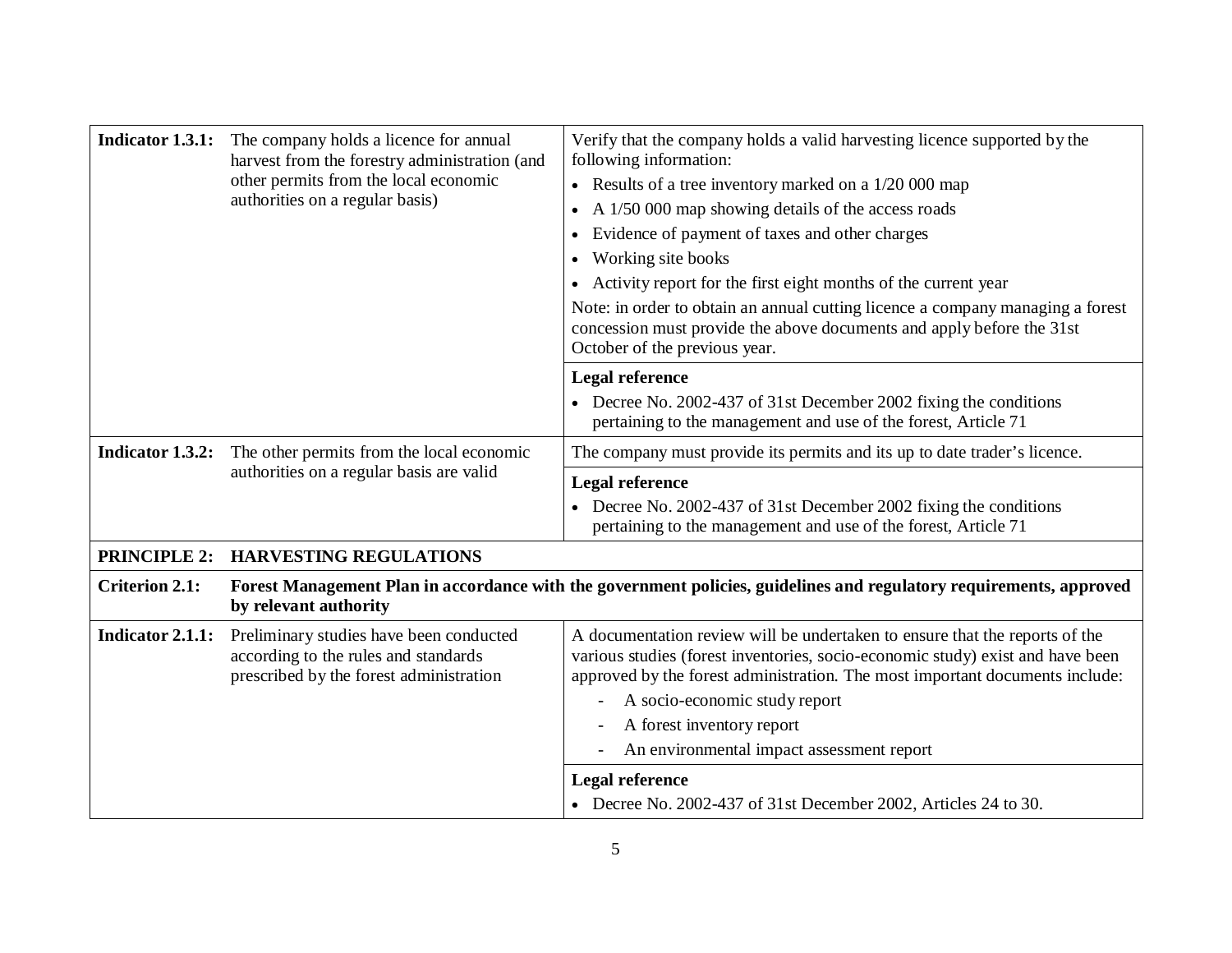| Indicator 2.1.2:      | The forest management plan has been<br>prepared in accordance with the rules and<br>standards prescribed by the forest<br>administration                                               | The forest management plan should be approved by the ministry in charge of<br>forestry; during the audit, the company should have an official letter of<br>approval                                                                      |
|-----------------------|----------------------------------------------------------------------------------------------------------------------------------------------------------------------------------------|------------------------------------------------------------------------------------------------------------------------------------------------------------------------------------------------------------------------------------------|
|                       |                                                                                                                                                                                        | <b>Legal reference</b><br>• Decree No. 2002-437 of 31st December 2002, Articles 66 to 69                                                                                                                                                 |
| Indicator 2.1.3:      | The five-year and annual management plans<br>comply with the rules and regulations of the                                                                                              | The audit should check the letter of approval of annual and the five year<br>management plan from the forestry administration                                                                                                            |
|                       | forestry administration                                                                                                                                                                | <b>Legal reference</b>                                                                                                                                                                                                                   |
|                       |                                                                                                                                                                                        | • Decree No. 2002-437 of 31st December 2002, Articles 66 to 69                                                                                                                                                                           |
| <b>Criterion 2.2:</b> | requirements, approved by relevant authority                                                                                                                                           | Harvesting/timber licence with stated conditions in accordance with the government policies, guidelines and regulatory                                                                                                                   |
| Indicator 2.2.1:      | Forest maps have been drawn up according to<br>the prescribed standards                                                                                                                | Verify that maps contained in the forest management plan comply with<br>standards and show the main subdivisions of the forest, location of trees to be<br>harvested as ascertained from a forest inventory and the access road network. |
|                       |                                                                                                                                                                                        | <b>Legal reference</b>                                                                                                                                                                                                                   |
|                       |                                                                                                                                                                                        | • Decree No. 2002-437 of 31st December 2002, Article 71, Forest Code,<br>Article 55                                                                                                                                                      |
| Indicator 2.2.2:      | Boundaries demarcated on maps are clearly                                                                                                                                              | Verify on the ground that boundaries of the harvest area have been demarcated.                                                                                                                                                           |
|                       | marked on the ground in compliance with the<br>regulations in force                                                                                                                    | <b>Legal reference</b>                                                                                                                                                                                                                   |
|                       |                                                                                                                                                                                        | • Decree No. 2002-437 of 31st December 2002, Articles 80, 83 and 84                                                                                                                                                                      |
| <b>Criterion 2.3:</b> | The company implements harvest operations in accordance with the legally prescribed silvicultural system and relevant<br>regulations                                                   |                                                                                                                                                                                                                                          |
| Indicator 2.3.1:      | The company builds access road and tracks in<br>compliance with operating standards (with<br>emphasis on planning of access road network,<br>sizes of road and tracks, conservation of | Verify the availability of maps drawn up according to the standards in force,<br>and verify correct field implementation                                                                                                                 |
|                       | water courses and steep slope) in forest areas                                                                                                                                         | <b>Legal reference</b>                                                                                                                                                                                                                   |
|                       |                                                                                                                                                                                        | • Decree No. 2002-437 of 31st December 2002, Articles 71, 99, 139 and 140                                                                                                                                                                |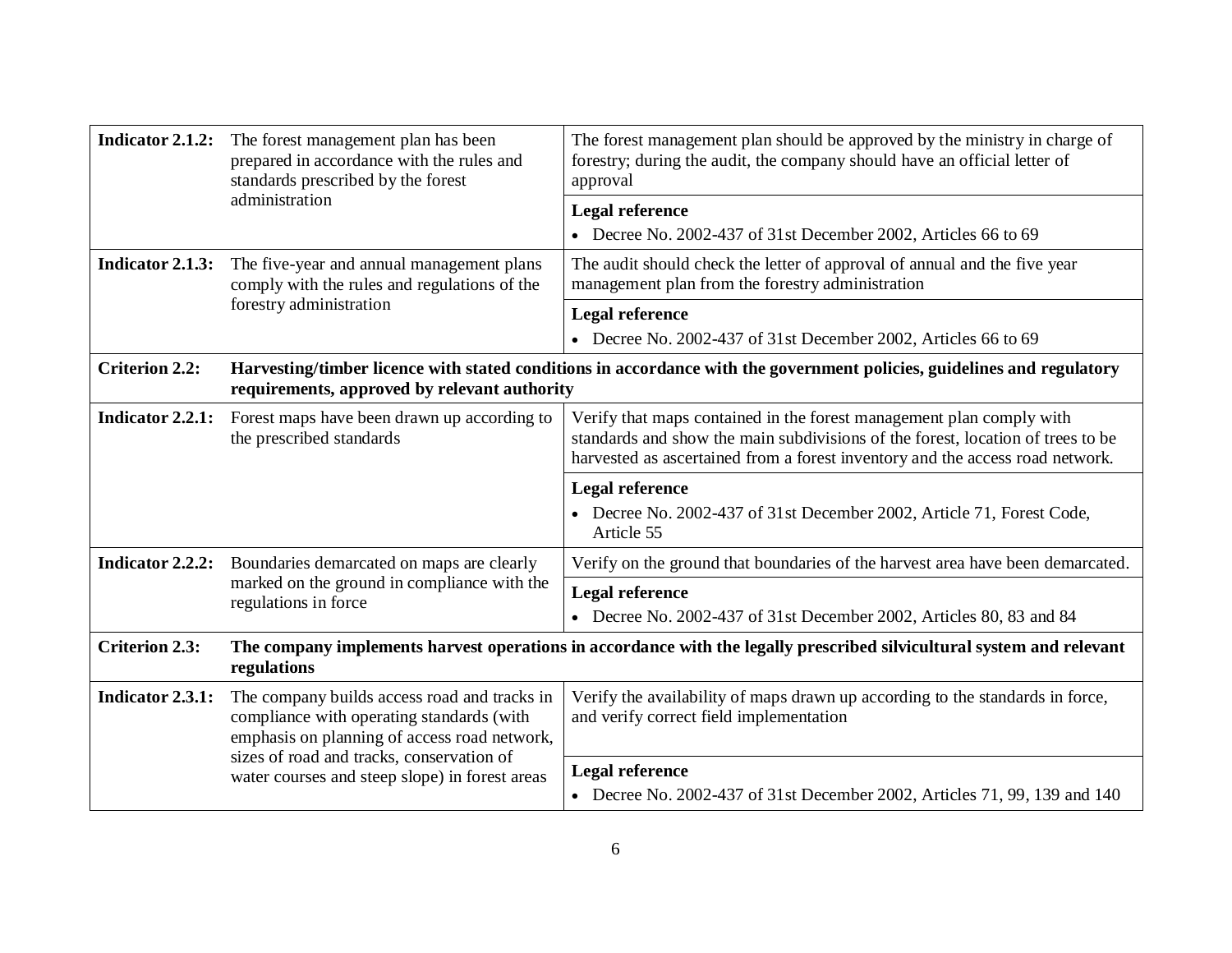|                         | <b>Indicator 2.3.2:</b> Minimum harvestable diameters are respected<br>during the harvesting operations                                                                             | Verify on the ground that only trees of minimum diameter are harvested.<br>Note: the Minimum Harvestable Diameters (DME) to be complied with by the<br>company are included in the related legal provisions. DME can be modified<br>during the development of the forest management plans to become Minimum<br>Management Diameters (DMA) which are then included in the forest<br>management plan and it will be necessary that any changes to plans are verified<br>with the authorities. |
|-------------------------|-------------------------------------------------------------------------------------------------------------------------------------------------------------------------------------|---------------------------------------------------------------------------------------------------------------------------------------------------------------------------------------------------------------------------------------------------------------------------------------------------------------------------------------------------------------------------------------------------------------------------------------------------------------------------------------------|
|                         |                                                                                                                                                                                     | <b>Legal reference</b><br>• Decree No. 2002-437 of 31st December 2002, Article 91, management plan                                                                                                                                                                                                                                                                                                                                                                                          |
|                         | <b>Indicator 2.3.3:</b> Harvested timber species are duly authorized<br>by the forestry management plan                                                                             | Verify on the ground that only authorized species are harvested as detailed in<br>the management plan.                                                                                                                                                                                                                                                                                                                                                                                      |
|                         |                                                                                                                                                                                     | Legal reference<br>• Approved management plan. Forest Code, Article 55                                                                                                                                                                                                                                                                                                                                                                                                                      |
| <b>Indicator 2.3.4:</b> | The company respects all the provisions of<br>the legislation in force, on timber waste                                                                                             | Verify on the ground that timber of economic value is not abandoned in the<br>forest after felling, which is prohibited by legislation.                                                                                                                                                                                                                                                                                                                                                     |
|                         | disposal in forestry operations                                                                                                                                                     | <b>Legal reference</b><br>• Decree No. 2002-437 of 31st December 2002, Article 93                                                                                                                                                                                                                                                                                                                                                                                                           |
| Indicator 2.3.5:        | Trees accidentally broken during the<br>harvesting process and those used for                                                                                                       | Verify that data on broken trees or on trees used for infrastructure development<br>is recorded in the working site books.                                                                                                                                                                                                                                                                                                                                                                  |
|                         | development of infrastructure are recorded                                                                                                                                          | <b>Legal reference</b><br>• Decree No. 2002-437 of 31st December 2002, Article 92                                                                                                                                                                                                                                                                                                                                                                                                           |
| <b>PRINCIPLE 3:</b>     | <b>TRANSPORTATION OF LOGS AND WOOD PRODUCTS</b>                                                                                                                                     |                                                                                                                                                                                                                                                                                                                                                                                                                                                                                             |
| <b>Criterion 3.1:</b>   | Clear evidence of documents and licences for companies and carriers involved in timber products transportation shall be<br>demonstrated in accordance with the laws and regulations |                                                                                                                                                                                                                                                                                                                                                                                                                                                                                             |
| <b>Indicator 3.1.1:</b> | Lorries and other means of transport for forest<br>products have valid registration licence and<br>number                                                                           | Verify that the company is in possession of insurance, licences, inspection<br>certificates and other required authorizations covering lorries and other means<br>of transport.                                                                                                                                                                                                                                                                                                             |
|                         |                                                                                                                                                                                     | <b>Legal reference</b>                                                                                                                                                                                                                                                                                                                                                                                                                                                                      |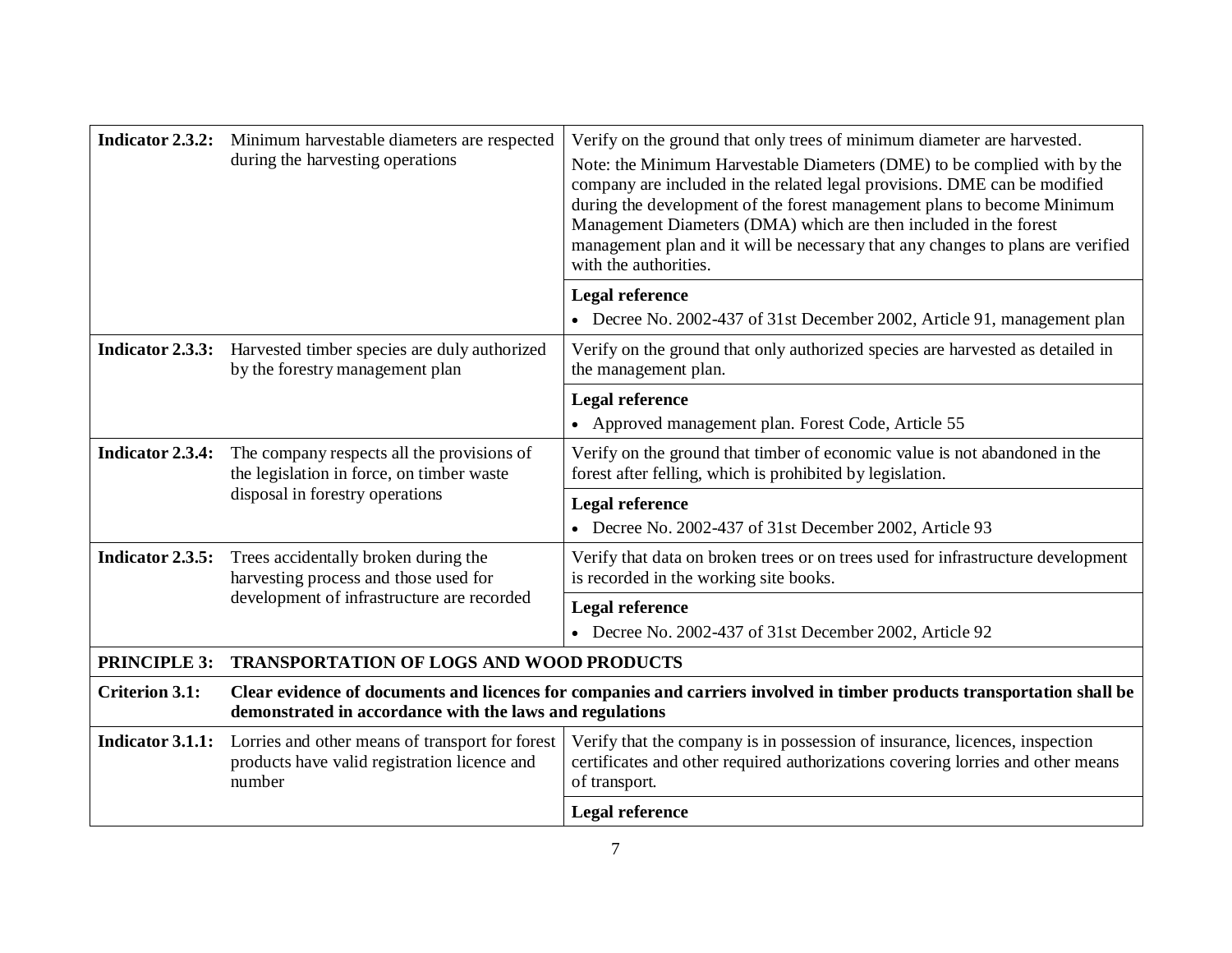|                       |                                                                                                                                                               | • Regulations from the Ministry of Transport                                                                                                                                                                                                                     |
|-----------------------|---------------------------------------------------------------------------------------------------------------------------------------------------------------|------------------------------------------------------------------------------------------------------------------------------------------------------------------------------------------------------------------------------------------------------------------|
| Indicator 3.1.2:      | Company vehicles are not involved in<br>transport of biodiversity products which are<br>prohibited by national or international<br>legislation and agreements | Verify with Forest rangers that there is no evidence or allegations that the<br>company or its staff are involved in illegal transport of bushmeat or other forest<br>products.<br>Note: national legislation provides a list of fully protected animal species. |
|                       |                                                                                                                                                               | <b>Legal reference</b>                                                                                                                                                                                                                                           |
|                       |                                                                                                                                                               | • Decree No. 3863/MEF/SGEF/DCPP, Annexe I                                                                                                                                                                                                                        |
| <b>Criterion 3.2:</b> | companies and carriers in accordance with the laws and regulations                                                                                            | Clear evidence of documents and corresponding markings of timber products for transport shall be demonstrated by                                                                                                                                                 |
| Indicator 3.2.1:      | Stumps of harvested trees are hammer                                                                                                                          | Verify by random checking on the ground that all stumps are correctly marked.                                                                                                                                                                                    |
|                       | marked or paint marked according to<br>regulatory requirements                                                                                                | Note: all stumps of harvested trees must be marked with the company hammer<br>and an order number in an uninterrupted series from 1 to 99,999.                                                                                                                   |
|                       |                                                                                                                                                               | Legal reference                                                                                                                                                                                                                                                  |
|                       |                                                                                                                                                               |                                                                                                                                                                                                                                                                  |
|                       |                                                                                                                                                               | • Decree No. 2002-437 of 31 December 2002, Article 86                                                                                                                                                                                                            |
| Indicator 3.2.2:      | Billets of timber in forest yards are marked<br>according to the rules in force so that they can                                                              | All the billets coming from the same harvested tree have the same marks, plus<br>the billet number.                                                                                                                                                              |
|                       | be easily traced                                                                                                                                              | Legal reference                                                                                                                                                                                                                                                  |
|                       |                                                                                                                                                               | • Decree No. 2002-437 of 31 December 2002, Article 86                                                                                                                                                                                                            |
| Indicator 3.2.3:      | Log transportation documents are completed<br>prior to departure from the harvesting site and                                                                 | Verify by random checking on the ground that all transport timber is<br>accompanied by the correct documentation.                                                                                                                                                |
|                       | are kept by the carriers during transportation                                                                                                                | Note: documents provide complete information about transported products, the<br>origin and the destination and these should be in the possession of the person in<br>charge of the transport vehicle for the entire journey.                                     |
|                       |                                                                                                                                                               | <b>Legal reference</b><br>• Decree No. 2002-437 of 31 December 2002, Article 121                                                                                                                                                                                 |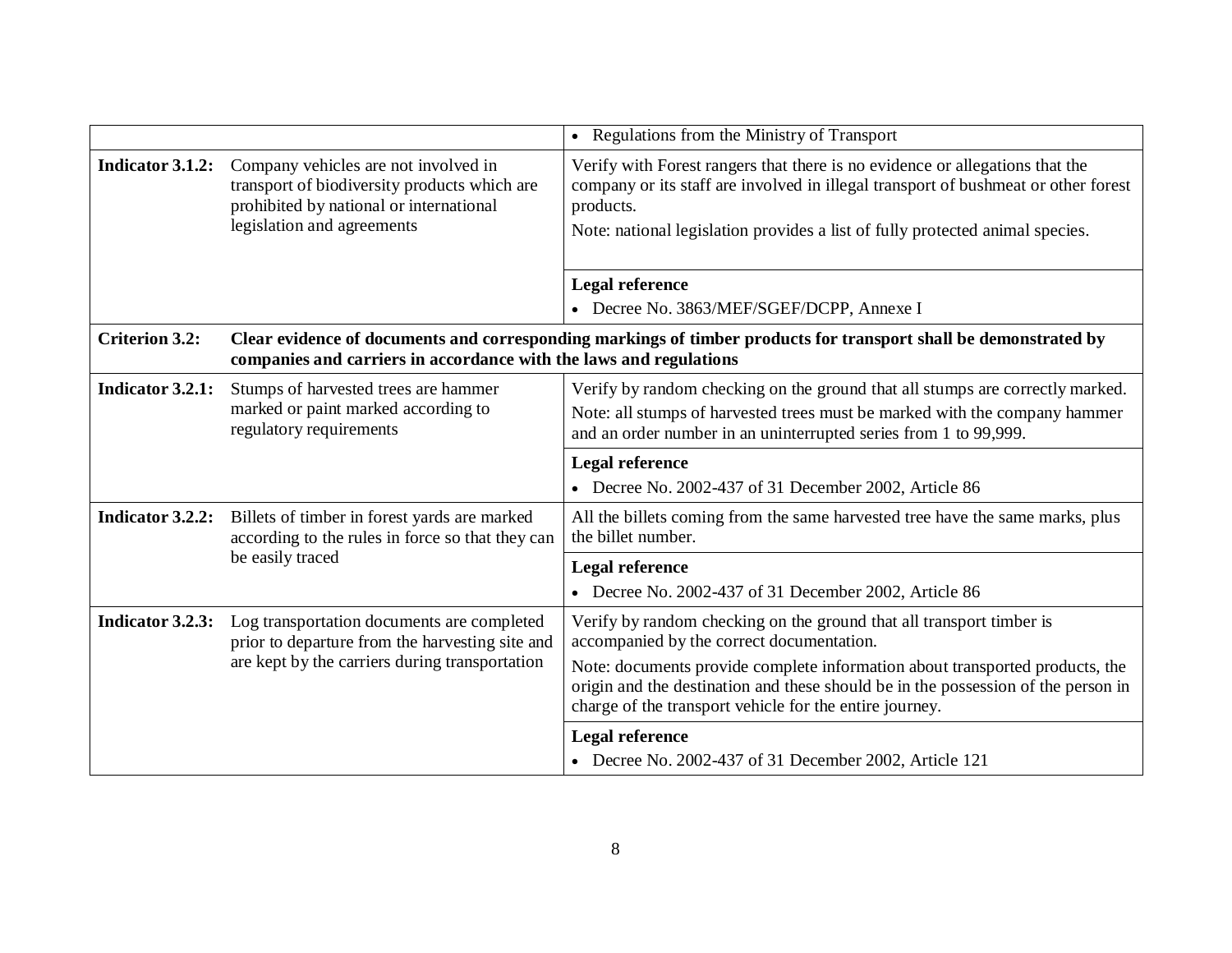|                         | PRINCIPLE 4: PROCESSING REGULATIONS                                                                                                                       |                                                                                                                                                                                                      |
|-------------------------|-----------------------------------------------------------------------------------------------------------------------------------------------------------|------------------------------------------------------------------------------------------------------------------------------------------------------------------------------------------------------|
| <b>Criterion 4.1:</b>   | Clear evidence of documents and licences for companies involved in timber processing shall be demonstrated in<br>accordance with the laws and regulations |                                                                                                                                                                                                      |
| <b>Indicator 4.1.1:</b> | Licences related to timber processing plants<br>should be available for inspection from the<br>company                                                    | Verify that a company undertaking timber processing is in possession of an<br>licenses from the Ministry in charge of Forestry. As required by current<br>legislation.                               |
|                         |                                                                                                                                                           | <b>Legal reference</b>                                                                                                                                                                               |
|                         |                                                                                                                                                           | • Decree No. 2002-437 of 31st December 2002, Articles 114 to 115                                                                                                                                     |
| <b>Criterion 4.2:</b>   |                                                                                                                                                           | Timber processing companies are subject to stated conditions within the laws and regulations                                                                                                         |
| <b>Indicator 4.2.1:</b> | The company maintains records of processed<br>timber volumes                                                                                              | Verify that companies comply with a processing plan required in the agreement<br>(see $4.1.1$ ) and that the capacity of the processing unit is compatible with Forest<br>Management Unit resources. |
|                         |                                                                                                                                                           | Note: the current legislation does not set any quota but companies are required<br>to include a processing plan in their request for agreement, and will have to<br>comply with this in the future.  |
|                         |                                                                                                                                                           | <b>Legal reference</b>                                                                                                                                                                               |
|                         |                                                                                                                                                           | • Decree No. 2002-437 of 31st December 2002, Articles 116 to 117,<br>• Forest Code, Articles 48 to 49, agreement signed with the Government.                                                         |
| Indicator 4.2.2:        | Records of timber volume entering the plant<br>and timber products leaving the plant are                                                                  | Verify that the company registers all timber products entering and leaving the<br>mill using the official format.                                                                                    |
|                         | maintained according to official procedures                                                                                                               | <b>Legal reference</b><br>• Decree No. 2002-437 of 31st December 2002, Article 119                                                                                                                   |
|                         | PRINCIPLE 5: IMPORT AND EXPORT REGULATIONS                                                                                                                |                                                                                                                                                                                                      |
| <b>Criterion 5.1:</b>   | Clear evidence of licence/permit of company involved in import and export shall be demonstrated in accordance with the<br>laws and regulations            |                                                                                                                                                                                                      |
| Indicator 5.1.1:        | The company holds an export/import licence                                                                                                                | Verify that timber product exporting/importing companies possess a licence<br>issued by the Ministry of Commerce after written authorization by the Ministry<br>in charge of forestry.               |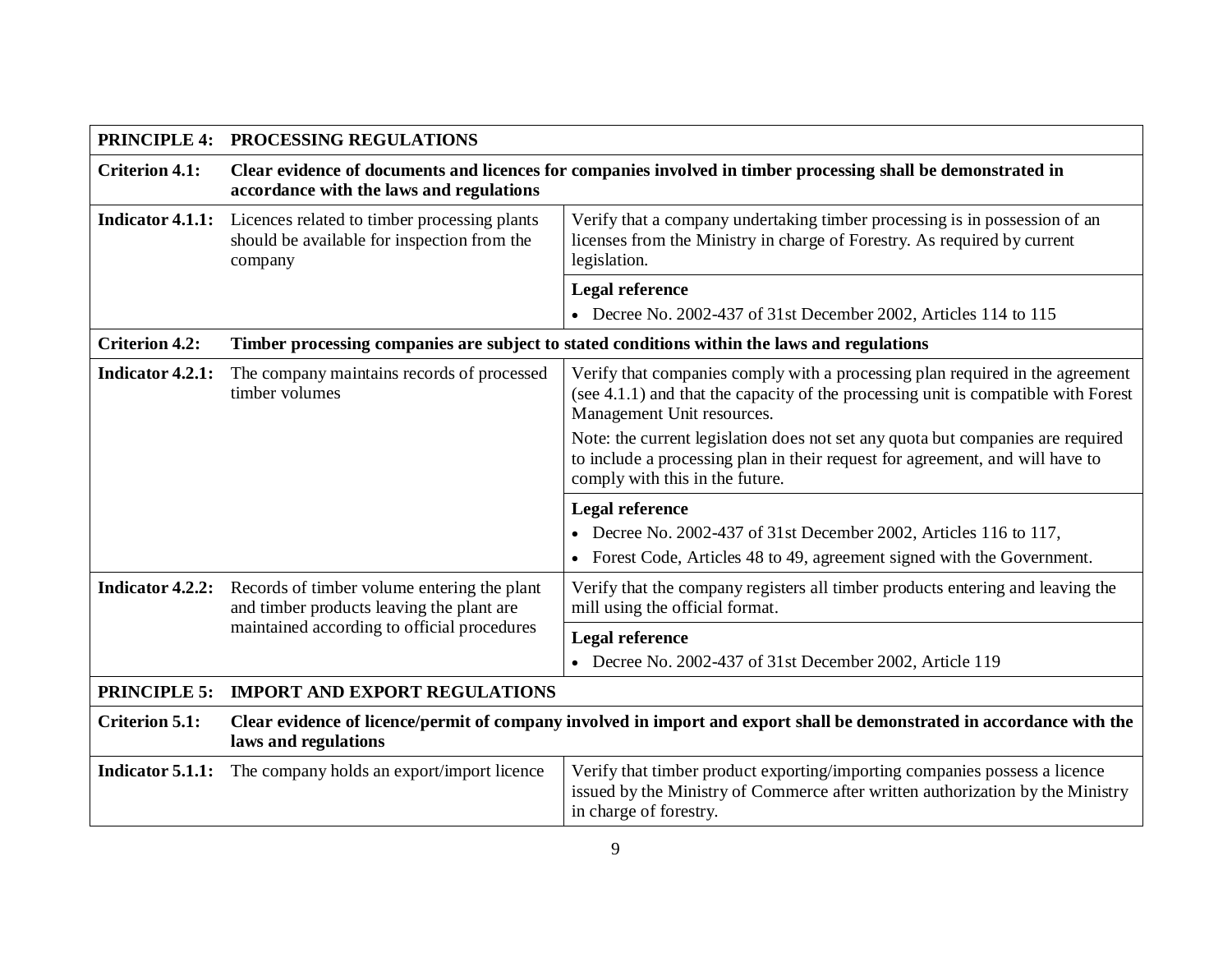|                       |                                                                                                                                                                              | <b>Legal reference</b>                                                                                                                                                                                                                      |
|-----------------------|------------------------------------------------------------------------------------------------------------------------------------------------------------------------------|---------------------------------------------------------------------------------------------------------------------------------------------------------------------------------------------------------------------------------------------|
|                       |                                                                                                                                                                              | • Decree No. 2002-437 of 31st December 2002, Articles 127 and 128                                                                                                                                                                           |
| <b>Criterion 5.2:</b> | Clear evidence of official documents of timber products for import and export shall be demonstrated by companies and<br>carriers in accordance with the laws and regulations |                                                                                                                                                                                                                                             |
| Indicator 5.2.1:      | All documents required by legislation<br>covering the export/import of timber products<br>according are in possession of the company                                         | Verify that a timber product exporting/importing company completes<br>specification sheets detailing species, quality and quantity of all timber products<br>exported by, and submits monthly reports to the Ministry in Charge of forestry |
|                       |                                                                                                                                                                              | <b>Legal reference</b><br>• Decree No. 2002-437 of 31st December 2002, Article 133.                                                                                                                                                         |
| <b>Criterion 5.3:</b> |                                                                                                                                                                              | Timber products import and export companies are subject to stated conditions within the laws and regulations                                                                                                                                |
| Indicator 5.3.1:      | The company respects log export quotas                                                                                                                                       | Verify that a company is only exporting processed products or is in possession<br>of a special authorization if exporting logs and respects its exports quotas.                                                                             |
|                       |                                                                                                                                                                              | Note: in principle, only processed timber products can be exported. To export<br>raw logs a special authorisation should be provided by the Ministry in charge of<br>Forestry.                                                              |
|                       |                                                                                                                                                                              | <b>Legal reference</b>                                                                                                                                                                                                                      |
|                       |                                                                                                                                                                              | • Forest Code, Article 48,                                                                                                                                                                                                                  |
|                       |                                                                                                                                                                              | • Decree No. 2002-437 of 31st December 2002, Article 129                                                                                                                                                                                    |
| Indicator 5.3.2:      | All timber species exported are authorised by<br>existing regulations                                                                                                        | Verify that species exported are not restricted under the:<br>• CITES Convention<br>• List of authorised species in the forest management plan                                                                                              |
|                       |                                                                                                                                                                              | Note: the only lists of protected timber species at the national level are the<br>CITES Convention, to which the Republic of Congo is a signatory, and the list<br>of authorized species in the forest management plan.                     |
|                       |                                                                                                                                                                              | <b>Legal reference</b><br>• Approved forest management plan<br>• CITES Convention                                                                                                                                                           |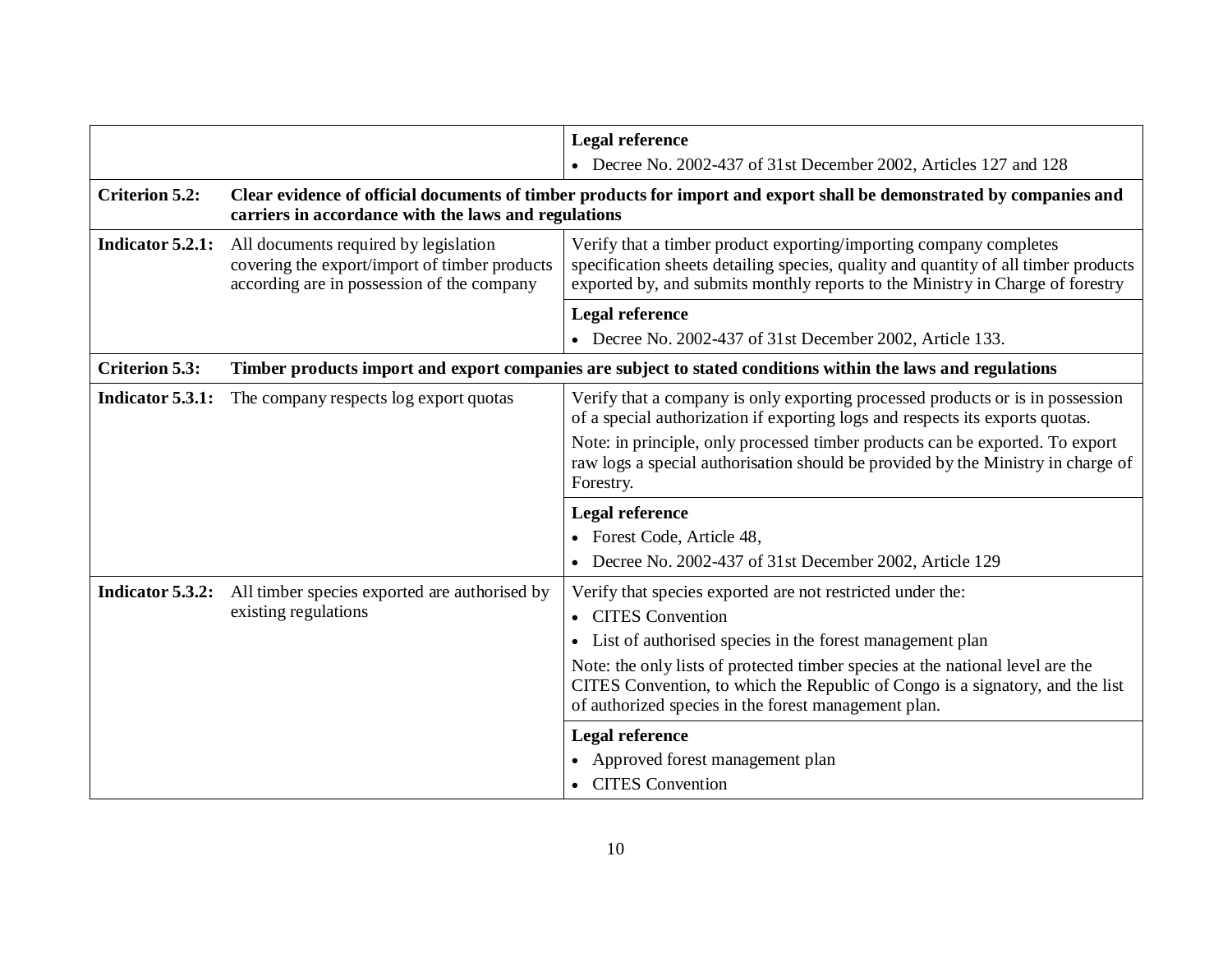| <b>PRINCIPLE 6:</b>   | <b>ENVIRONMENTAL REGULATIONS</b>                                                                                                                                                    |                                                                                                                                                                                                      |
|-----------------------|-------------------------------------------------------------------------------------------------------------------------------------------------------------------------------------|------------------------------------------------------------------------------------------------------------------------------------------------------------------------------------------------------|
| <b>Criterion 6.1:</b> | State/company conducts environmental impact assessments or other required assessments within the laws and<br>regulations                                                            |                                                                                                                                                                                                      |
| Indicator 6.1.1:      | When required, environmental impact<br>assessments have been conducted according                                                                                                    | Verify that companies are in compliance with relevant legislation.<br>Note: drafting of legislation on protection of the environment is currently in                                                 |
|                       | to regulations and approved by the competent<br>authorities from the Ministry in Charge of the<br>Environment                                                                       | process. A ministerial department in charge of the environment was created in<br>March 2007 and auditors will have to verify with this department the status of<br>relevant legislation.             |
|                       |                                                                                                                                                                                     | <b>Legal reference</b>                                                                                                                                                                               |
|                       |                                                                                                                                                                                     | $\bullet$ in process                                                                                                                                                                                 |
| Indicator 6.1.2:      | Legal provisions concerning water and air<br>pollution are respected                                                                                                                | Verify with appropriate agencies that there are no records or complaints of<br>companies discharging pollutants into water courses, or, if there is evidence of<br>discharge, what action was taken. |
|                       |                                                                                                                                                                                     | <b>Legal reference</b>                                                                                                                                                                               |
|                       |                                                                                                                                                                                     | • Water code, Articles 20 to 23                                                                                                                                                                      |
|                       |                                                                                                                                                                                     | Forest Code, Article 48,                                                                                                                                                                             |
|                       |                                                                                                                                                                                     | Decree No. 2002-437 of 31st December 2002, Article 142                                                                                                                                               |
| <b>PRINCIPLE 7:</b>   | <b>CONSERVATION REGULATIONS</b>                                                                                                                                                     |                                                                                                                                                                                                      |
| <b>Criterion 7.1:</b> |                                                                                                                                                                                     | State/company conducts conservation assessment/evaluation within the laws and regulations                                                                                                            |
| Indicator 7.1.1:      | Nationally protected species of fauna and<br>flora and fragile sites are identified during the<br>forestry inventory according to official<br>forestry and other relevant agencies' | Verify that the forest management plan is based on a multi-resource forest<br>inventory that takes into account protected species of flora and fauna and fragile<br>sites.                           |
|                       | regulations and guidelines                                                                                                                                                          | <b>Legal reference</b>                                                                                                                                                                               |
|                       |                                                                                                                                                                                     | • Forest inventory guidelines from the forestry administration                                                                                                                                       |
| <b>Criterion 7.2:</b> |                                                                                                                                                                                     | State/company takes mitigation measures on negative conservation values in accordance with the laws and regulations                                                                                  |
| Indicator 7.2.1:      | The company's commitment to contribute to<br>the fight against poaching and illegal forest                                                                                          | Verify that the company complies with commitments in the management plan                                                                                                                             |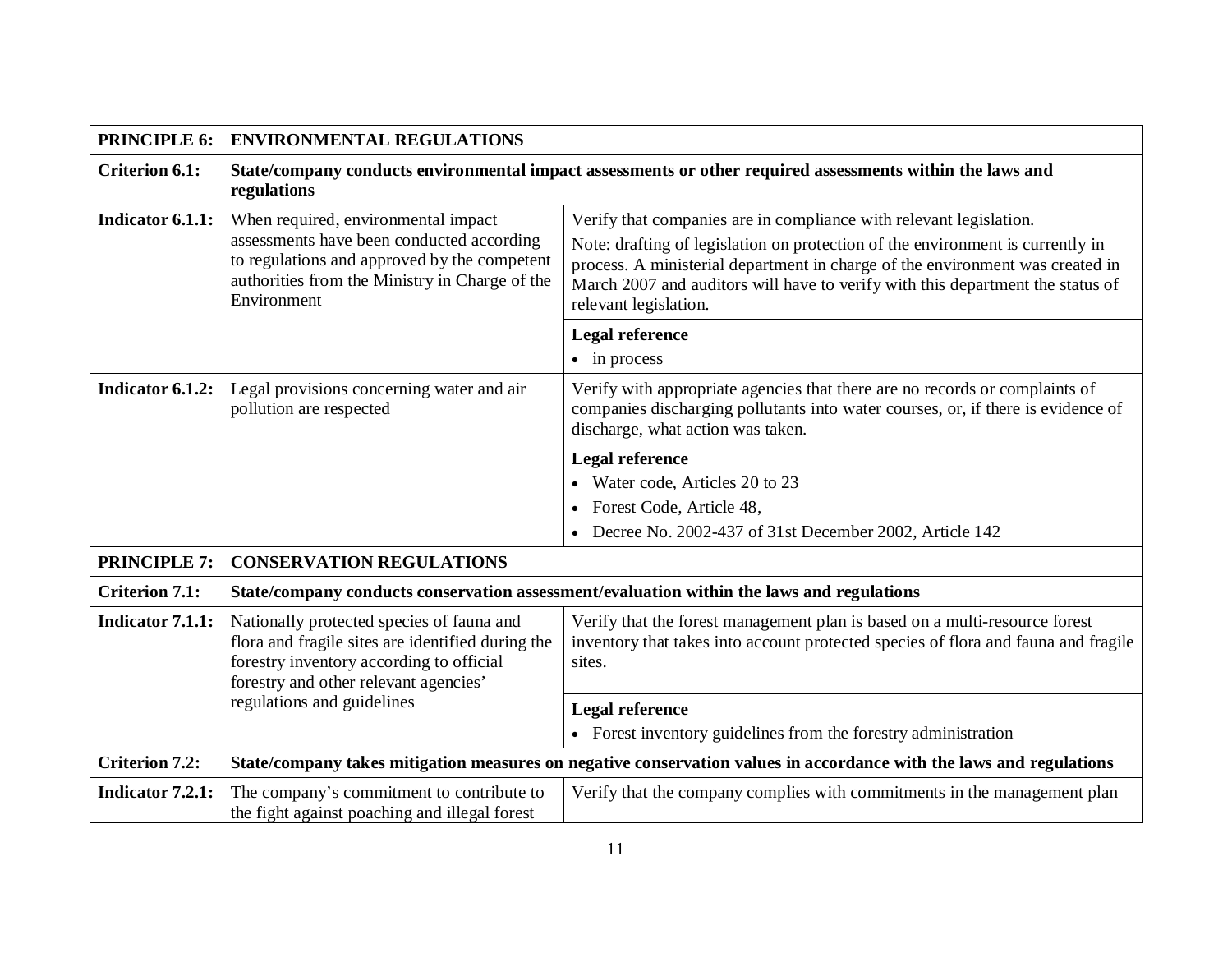| Indicator 7.2.2:        | exploitation in its area of activities as part of<br>Corporate Social Responsibility is adhered to<br>if stated in the contractual obligations with<br>the State<br>The company contributes to the fight against<br>illegal forest exploitation in its forest | contributing to prevention of poaching and illegal logging.<br>Note: legislation requires that specific measures be inserted in the management<br>plan for each Forest Management Unit dedicated to nature conservation. After<br>approval the management plan is legally binding and a company is obligated to<br>implement commitments to nature conservation.<br><b>Legal reference</b>                                                                                                                                                |
|-------------------------|---------------------------------------------------------------------------------------------------------------------------------------------------------------------------------------------------------------------------------------------------------------|-------------------------------------------------------------------------------------------------------------------------------------------------------------------------------------------------------------------------------------------------------------------------------------------------------------------------------------------------------------------------------------------------------------------------------------------------------------------------------------------------------------------------------------------|
|                         | concession                                                                                                                                                                                                                                                    | • Forest Code, Article 55                                                                                                                                                                                                                                                                                                                                                                                                                                                                                                                 |
| <b>PRINCIPLE 8:</b>     | <b>SOCIAL REGULATIONS</b>                                                                                                                                                                                                                                     |                                                                                                                                                                                                                                                                                                                                                                                                                                                                                                                                           |
| <b>Criterion 8.1:</b>   | Company maintains or strengthens socio-economic welfare of local communities/indigenous people in accordance with<br>the laws and regulations                                                                                                                 |                                                                                                                                                                                                                                                                                                                                                                                                                                                                                                                                           |
| <b>Indicator 8.1.1:</b> | In the event that local community property<br>and possessions are destroyed by the<br>company, compensation is paid according to<br>the regulations in force                                                                                                  | Verify by interviews with communities whether there is any evidence of<br>damage to local property and if there is, review:<br>• Statements on the destruction<br>• Evidence that compensation has been correctly paid<br>Note: the destruction of local community property must be ascertained by the<br>competent administration (agriculture, housing, etc.) and compensation<br>determined according to the regulations of the relevant administration.<br><b>Legal reference</b><br>• The relevant ministerial departments concerned |
| <b>Indicator 8.1.2:</b> | When workers are hired from local<br>communities/indigenous people, they are paid<br>according to legal provisions                                                                                                                                            | Verify that companies meet the employment provisions in the Terms and<br>Conditions (see legal reference below).<br>Note: provisions on the recruitment of local people in forestry operations are<br>included as an annex to approved management plans.<br><b>Legal reference</b><br>Terms and conditions, Collective agreement of farming and forestry<br>companies, Articles 52 to 63                                                                                                                                                  |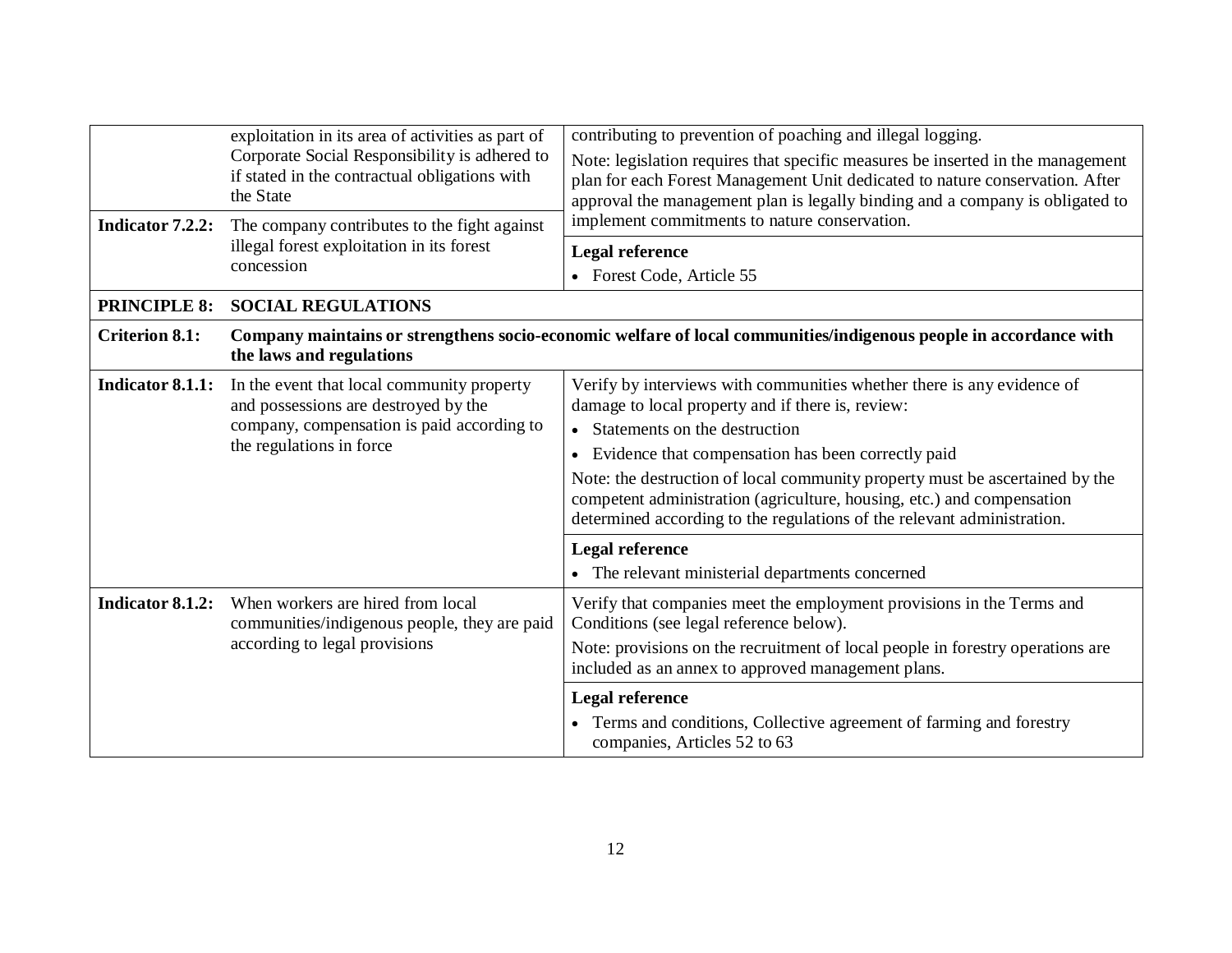| Indicator 8.1.3:      | The contractual clauses (terms and<br>conditions) annexed to the management plan<br>with respect to a contribution of the company<br>to the improvement of local infrastructures<br>are respected | Verify that a company complies with the management plan conditions on<br>provision of benefits to local communities.<br>Note: the legislation stipulates that the forest management plan must contain<br>measures in favour of local communities, and after approval of the plan these<br>measures become a legally binding commitment. |
|-----------------------|---------------------------------------------------------------------------------------------------------------------------------------------------------------------------------------------------|-----------------------------------------------------------------------------------------------------------------------------------------------------------------------------------------------------------------------------------------------------------------------------------------------------------------------------------------|
|                       |                                                                                                                                                                                                   | <b>Legal reference</b><br>• Forest Code, Article 55                                                                                                                                                                                                                                                                                     |
| <b>Criterion 8.2:</b> |                                                                                                                                                                                                   | Company recognizes legal or customary rights of indigenous/local people in accordance with the laws and regulations                                                                                                                                                                                                                     |
| Indicator 8.2.1:      | User rights of local communities in the<br>forestry concessions are recognized and                                                                                                                | Verify by meetings with communities that user rights as defined in the Forest<br>Code and included in the management plan are respected by the company.                                                                                                                                                                                 |
|                       | respected                                                                                                                                                                                         | <b>Legal reference</b>                                                                                                                                                                                                                                                                                                                  |
|                       |                                                                                                                                                                                                   | • Forest Code, Articles 40 to 42 and 55, Management Plan                                                                                                                                                                                                                                                                                |
| <b>Criterion 8.3:</b> | Company complies with the laws and regulations on its employees' and workers' rights                                                                                                              |                                                                                                                                                                                                                                                                                                                                         |
| Indicator 8.3.1:      | The freedom of labour union activities within<br>the company is guaranteed                                                                                                                        | Verify with employees that they are free to be involved in labour union<br>activities and that they are no restrictions or bans on such activity imposed by<br>the company.                                                                                                                                                             |
|                       |                                                                                                                                                                                                   | Note: in the event of employee allegations that the company impose any<br>restrictions on union activities documentary evidence should be provided.                                                                                                                                                                                     |
|                       |                                                                                                                                                                                                   | <b>Legal reference</b><br>• Collective agreement of farming and forestry companies, Article 7                                                                                                                                                                                                                                           |
| Indicator 8.3.2:      | The workers' representatives have been<br>appropriately trained to carry out their duties                                                                                                         | Confirm that the company authorizes absence of 15 days annually to worker's<br>representatives for attending meetings, seminars, symposia and other gatherings<br>concerning labour law, without deduction from pay or from leave entitlement.                                                                                          |
|                       |                                                                                                                                                                                                   | <b>Legal reference</b><br>• Collective agreement of farming and forestry companies, Article 8                                                                                                                                                                                                                                           |
| Indicator 8.3.3:      | The employees of the company have access to<br>relevant documents on the Labour Law                                                                                                               | Confirm that the company provides notice boards for worker's representatives<br>to inform the employees on their rights.                                                                                                                                                                                                                |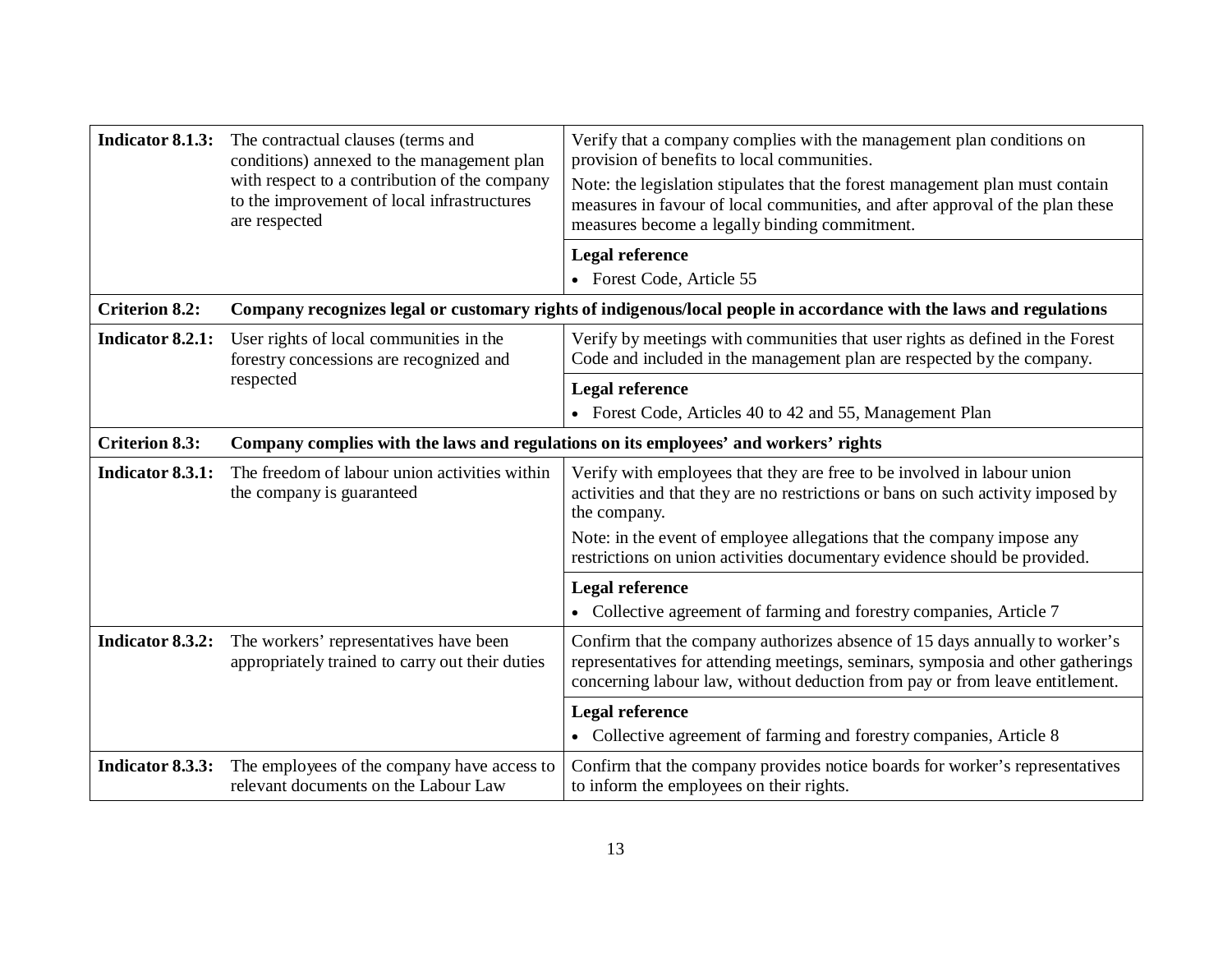|                         |                                                                                                                         | <b>Legal reference</b>                                                                                                                                                                                                                                                                                                                                                                                                                                                                                                                                                                                |
|-------------------------|-------------------------------------------------------------------------------------------------------------------------|-------------------------------------------------------------------------------------------------------------------------------------------------------------------------------------------------------------------------------------------------------------------------------------------------------------------------------------------------------------------------------------------------------------------------------------------------------------------------------------------------------------------------------------------------------------------------------------------------------|
|                         |                                                                                                                         | • Collective agreement of farming and forestry companies, Article 9                                                                                                                                                                                                                                                                                                                                                                                                                                                                                                                                   |
| Indicator 8.3.4:        | Relations between the company and its<br>employees have been formalised in<br>accordance with legal requirements        | Verify by review of documents and staff interviews:<br>Existence of the contracts<br>$\bullet$<br>Duration and format of contracts meet legal requirements<br>Assistance (healthcare and education) provided to workers                                                                                                                                                                                                                                                                                                                                                                               |
|                         |                                                                                                                         | <b>Legal reference</b><br>• Collective agreement of farming and forestry companies, Articles 12 to 14                                                                                                                                                                                                                                                                                                                                                                                                                                                                                                 |
| <b>Criterion 8.4:</b>   |                                                                                                                         | Company complies with the laws and regulations on its employees' and workers' welfare                                                                                                                                                                                                                                                                                                                                                                                                                                                                                                                 |
| <b>Indicator 8.4.1:</b> | The company workers are paid in compliance<br>with the regulations in force applicable to<br>their sector of activities | Review of payslips and meetings with employees and employers                                                                                                                                                                                                                                                                                                                                                                                                                                                                                                                                          |
|                         |                                                                                                                         | <b>Legal reference</b><br>• Collective agreement of farming and forestry companies, Articles 52 to 63                                                                                                                                                                                                                                                                                                                                                                                                                                                                                                 |
| <b>Indicator 8.4.2:</b> | Sanitary and safety conditions for workers<br>comply with the legislation in force                                      | According to the regulations in force in Congo, the company must draw up a<br>development plan and implement for the living infrastructures, with details on:<br>Accommodation in modern dwellings<br>Health and social centre<br>Schools<br>Electrification<br>Drinkable water conveyance<br>Sport and leisure infrastructures<br>Food security programme<br><b>Legal reference</b><br>Collective agreement of farming and forestry companies, Articles 49 to 51<br>Decree No. 2002-437 of 31 December 2002 fixing the conditions pertaining<br>to the management and use of the forest, Article 170 |
| <b>Indicator 8.4.3:</b> | Working hours applied by the company<br>comply with legal provisions                                                    | Verify by interviews with staff that the company complies with legal<br>requirements concerning:                                                                                                                                                                                                                                                                                                                                                                                                                                                                                                      |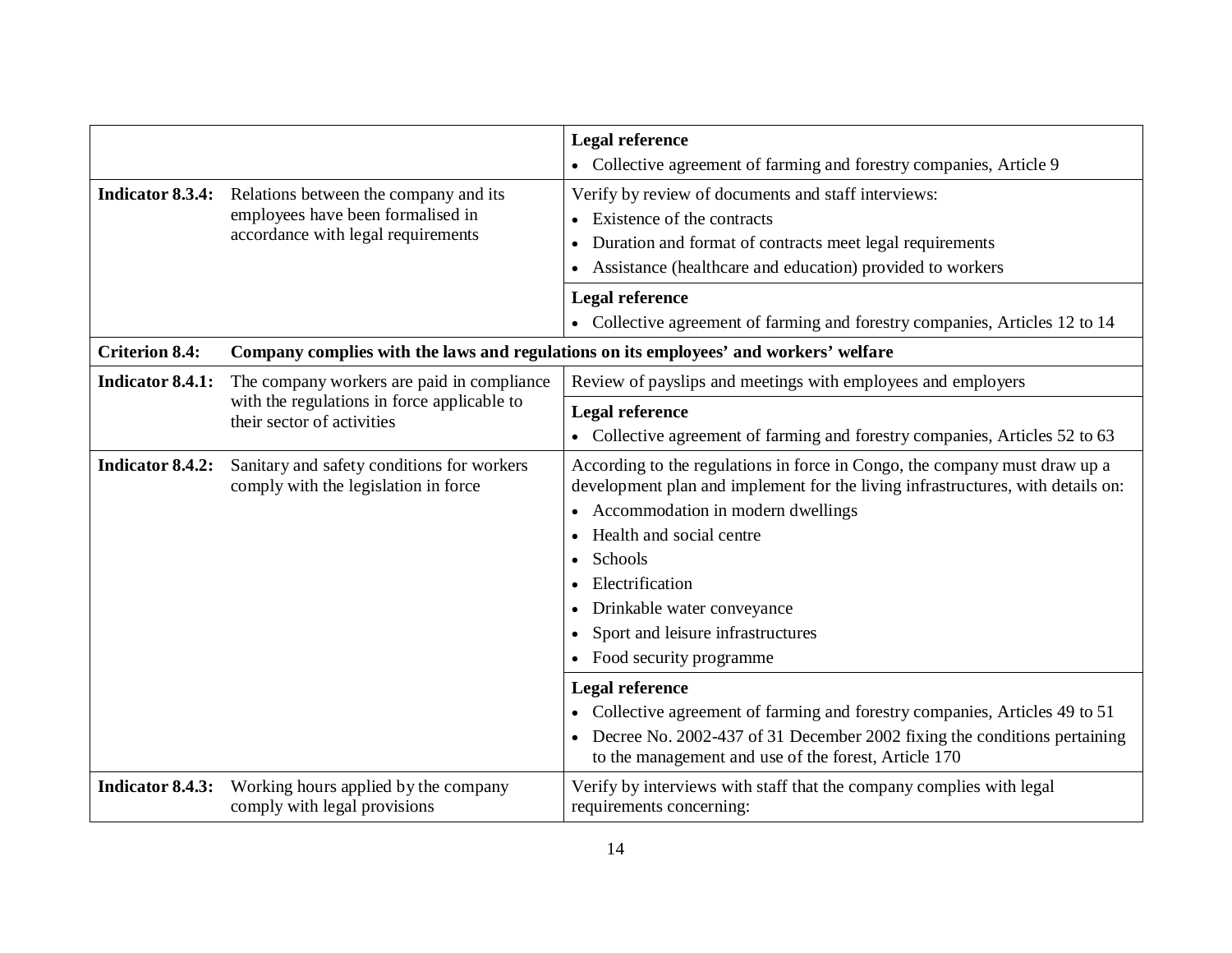|                         |                                                                                                                                                                                       | Daily duration of work<br>$\bullet$<br>Extra hours<br>$\bullet$                                                                                                                                                                                                                                                                  |
|-------------------------|---------------------------------------------------------------------------------------------------------------------------------------------------------------------------------------|----------------------------------------------------------------------------------------------------------------------------------------------------------------------------------------------------------------------------------------------------------------------------------------------------------------------------------|
|                         |                                                                                                                                                                                       | • Night work                                                                                                                                                                                                                                                                                                                     |
|                         |                                                                                                                                                                                       | <b>Legal reference</b><br>• Collective agreement of farming and forestry companies, Articles 34 to 38                                                                                                                                                                                                                            |
| <b>Indicator 8.4.4:</b> | The recruitment of workers is done with<br>respect to the age, gender and disability<br>conditions set by the national legislation and<br>the International Labour Organisation (ILO) | Verify that the company complies with regulations related to employment of<br>women, children and disabled workers that cover age restrictions, maternity<br>leave, facilities for the disabled etc,                                                                                                                             |
|                         |                                                                                                                                                                                       | <b>Legal reference</b>                                                                                                                                                                                                                                                                                                           |
|                         |                                                                                                                                                                                       | • Collective agreement of farming and forestry companies, Article 39 Ref.:<br>Collective agreement of farming and forestry companies, Article 39                                                                                                                                                                                 |
| <b>PRINCIPLE 9:</b>     | TAXES, FEES AND ROYALTIES                                                                                                                                                             |                                                                                                                                                                                                                                                                                                                                  |
| <b>Criterion 9.1:</b>   | The company fills in its tax returns in accordance with its effective professional activity                                                                                           |                                                                                                                                                                                                                                                                                                                                  |
| <b>Indicator 9.1.1:</b> | Tax returns on timber production are done in<br>compliance with rules and regulations                                                                                                 | The company keeps working site books which record the quantity and the<br>quality of the harvested timber in each site. These working site books must be<br>submitted to the forest administration within the time limits. The audit will<br>verify the compliance of the company book keeping with the relevant<br>regulations. |
|                         |                                                                                                                                                                                       | <b>Legal reference</b>                                                                                                                                                                                                                                                                                                           |
|                         |                                                                                                                                                                                       | • Decree No. 2002-437 of 31st December 2002, Articles 87 to 88                                                                                                                                                                                                                                                                   |
| <b>Indicator 9.1.2:</b> | Tax returns on timber processing comply with<br>rules and regulations                                                                                                                 | Every month and every year, the company must communicate its statistical data<br>on timber entering the processing factory and on its production through filling<br>in semi-completed forms. The auditors will verify that these forms are<br>appropriately kept.                                                                |
|                         |                                                                                                                                                                                       | <b>Legal reference</b><br>• Decree No. 2002-437 of 31st December 2002, Article 119                                                                                                                                                                                                                                               |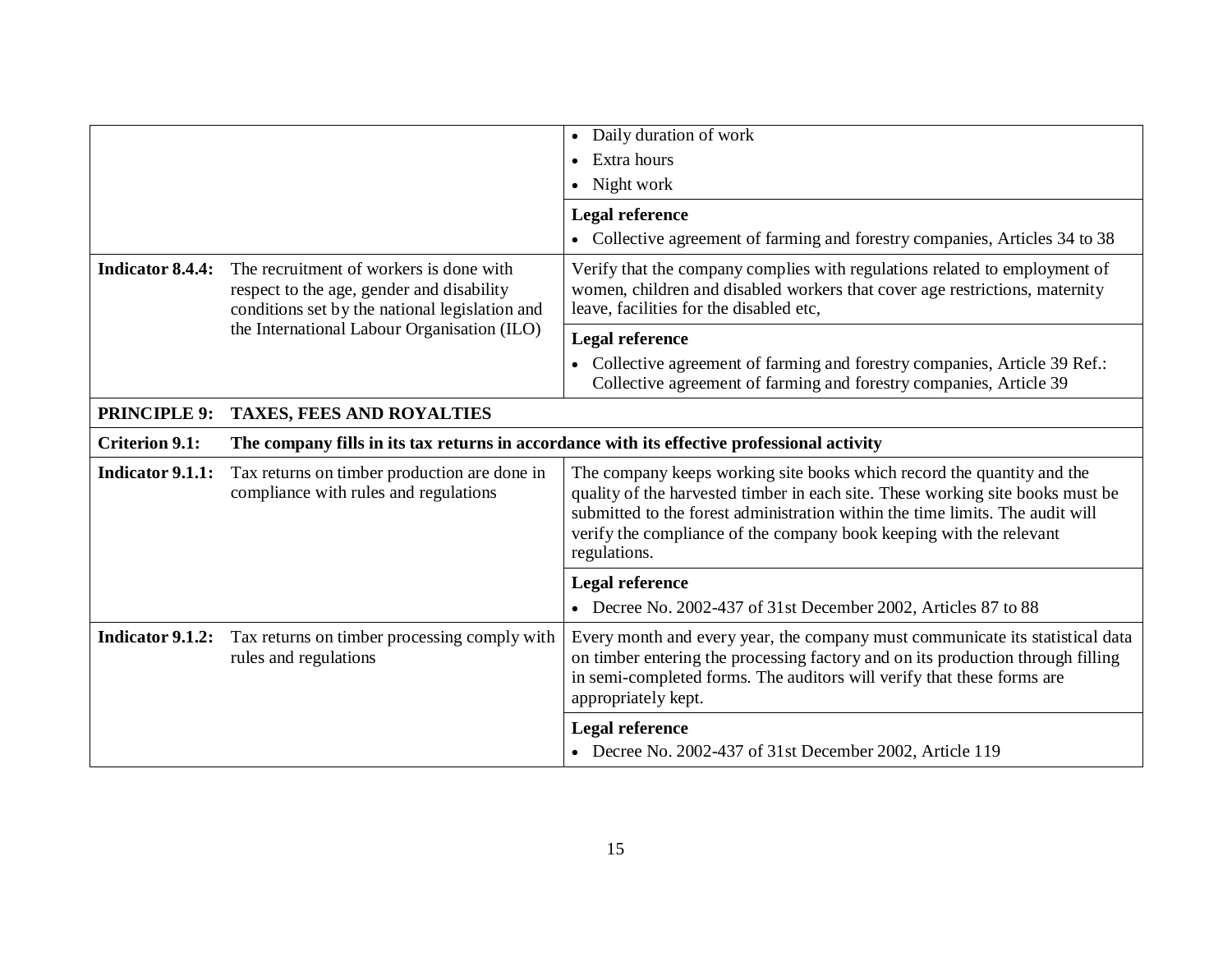|                                           | <b>Indicator 9.1.3:</b> Tax returns on trade in timber and product<br>importation are done in compliance with rules<br>and regulations                                              | Auditors will have to verify that the following documents are appropriately<br>kept:<br>• Specification sheets                           |  |  |
|-------------------------------------------|-------------------------------------------------------------------------------------------------------------------------------------------------------------------------------------|------------------------------------------------------------------------------------------------------------------------------------------|--|--|
|                                           |                                                                                                                                                                                     | Declaration to the Customs                                                                                                               |  |  |
|                                           |                                                                                                                                                                                     | <b>Legal reference</b>                                                                                                                   |  |  |
|                                           |                                                                                                                                                                                     | • Decree No. 2002-437 of 31st December 2002, Article 133                                                                                 |  |  |
| <b>Criterion 9.2:</b>                     | Clear evidence of current paid taxes, fees and royalties in a timely manner shall be demonstrated by the company in<br>accordance with the laws and regulations                     |                                                                                                                                          |  |  |
| Indicator 9.2.1:                          | All forestry related taxes and fees are paid on                                                                                                                                     | Availability of receipts and other payment evidence.                                                                                     |  |  |
|                                           | time                                                                                                                                                                                | Legal reference<br>• Decree No. 6380 of 31st December 2002, Articles 2 and 3; Decree No. 6386<br>of 31st December 2002, Articles 2 and 3 |  |  |
| Indicator 9.2.2:                          | All taxes linked to timber processing<br>operations are paid on time                                                                                                                | • Registry<br>Schedule of payment                                                                                                        |  |  |
|                                           |                                                                                                                                                                                     | <b>Legal reference</b><br>• Decree 6384 of 31 December 2002, Articles 2 and 3                                                            |  |  |
|                                           | <b>Indicator 9.2.3:</b> All taxes linked to the exportation and the<br>importation of forest products are paid on<br>time                                                           | Availability of receipts and other payment evidence                                                                                      |  |  |
|                                           |                                                                                                                                                                                     | <b>Legal reference</b><br>• Decree No. 6384 of 31 December 2002, Articles 2 and 3                                                        |  |  |
| PRINCIPLE 10: SUBCONTRACTORS AND PARTNERS |                                                                                                                                                                                     |                                                                                                                                          |  |  |
| <b>Criterion 10.1:</b>                    | The company respects the contracts made with subcontractors and partners                                                                                                            |                                                                                                                                          |  |  |
|                                           | <b>Indicator 10.1.1:</b> Relationships between the company and its<br>subcontractors are formalized by a contract<br>certified and/or authorized by the competent<br>administration | Verify that the company holds legally certified contracts for all subcontractors.                                                        |  |  |
|                                           |                                                                                                                                                                                     | Legal reference<br>• Ministries of Interior and Justice                                                                                  |  |  |
|                                           | <b>Indicator 10.1.2:</b> The company satisfies all its contractual<br>obligations with respect to subcontractors and                                                                | Review contracts and verify that the company is in compliance with contractual<br>obligations.                                           |  |  |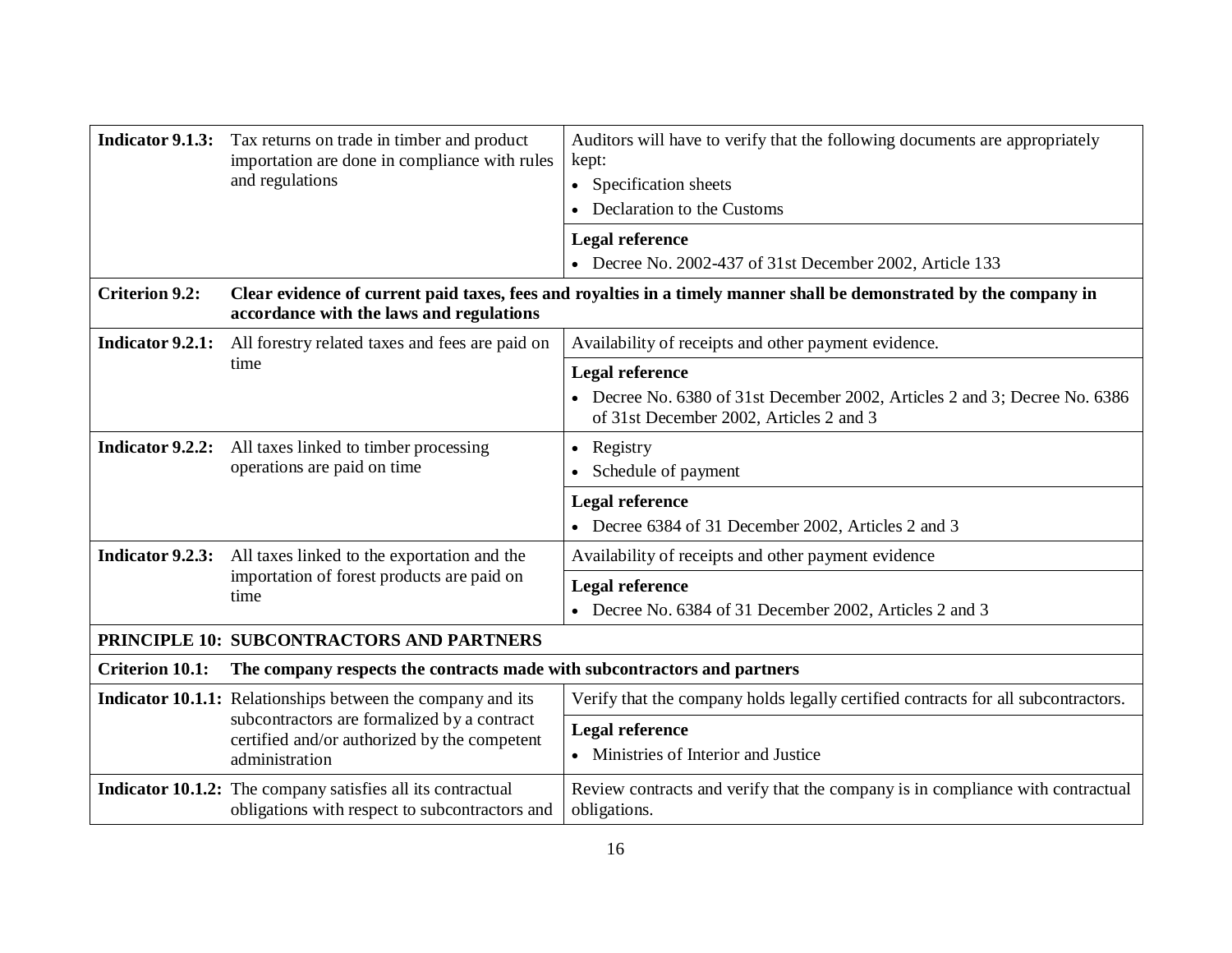|                        | ensures all operations are legally licensed,<br>employment is in accordance with the law<br>and all timber is legally harvested,<br>transported, processed and traded                                          | <b>Legal reference</b><br>The legalised contract                                                                                                                                                                                                                                                                                                                                                                                                                                                                                                                                                                                                                                                                                                                                                                                                                                                                                                                           |
|------------------------|----------------------------------------------------------------------------------------------------------------------------------------------------------------------------------------------------------------|----------------------------------------------------------------------------------------------------------------------------------------------------------------------------------------------------------------------------------------------------------------------------------------------------------------------------------------------------------------------------------------------------------------------------------------------------------------------------------------------------------------------------------------------------------------------------------------------------------------------------------------------------------------------------------------------------------------------------------------------------------------------------------------------------------------------------------------------------------------------------------------------------------------------------------------------------------------------------|
| <b>Criterion 10.2:</b> | The company ensures that all subcontractors and partners are operating within the law                                                                                                                          |                                                                                                                                                                                                                                                                                                                                                                                                                                                                                                                                                                                                                                                                                                                                                                                                                                                                                                                                                                            |
|                        | <b>Indicator 10.2.1:</b> In case of partnership with other companies<br>of the forest sector, the company will ensure<br>that the procedural regulations and<br>contractual responsibilities are complied with | In Congo, forest companies are often obliged to subcontract some of their<br>activities (security, forest operations, transport, etc.). Similarly, they can do<br>partnerships with other companies of the forest sector from whom they get their<br>supplies in timber products and subsequently ensure their exportation.<br>Where appropriate, the companies concerned have to ensure that their<br>partners/subcontractors are operating within the law. This prevents them from<br>being involved in operations of "laundering" of illegal timber and/or from<br>acting as "receiver" of illegal products for the partners/subcontractors.<br>In Congo, in case transportation is subcontracted, the regulations in force<br>stipulates that the road haulers must make sure that his client is effectively in<br>possession of a valid harvesting title, otherwise he could be declared jointly<br>responsible in case of illegal cutting.<br><b>Legal reference</b> |
|                        |                                                                                                                                                                                                                | • Decree No. 2002-437 of 31st December 2002, Article 126                                                                                                                                                                                                                                                                                                                                                                                                                                                                                                                                                                                                                                                                                                                                                                                                                                                                                                                   |